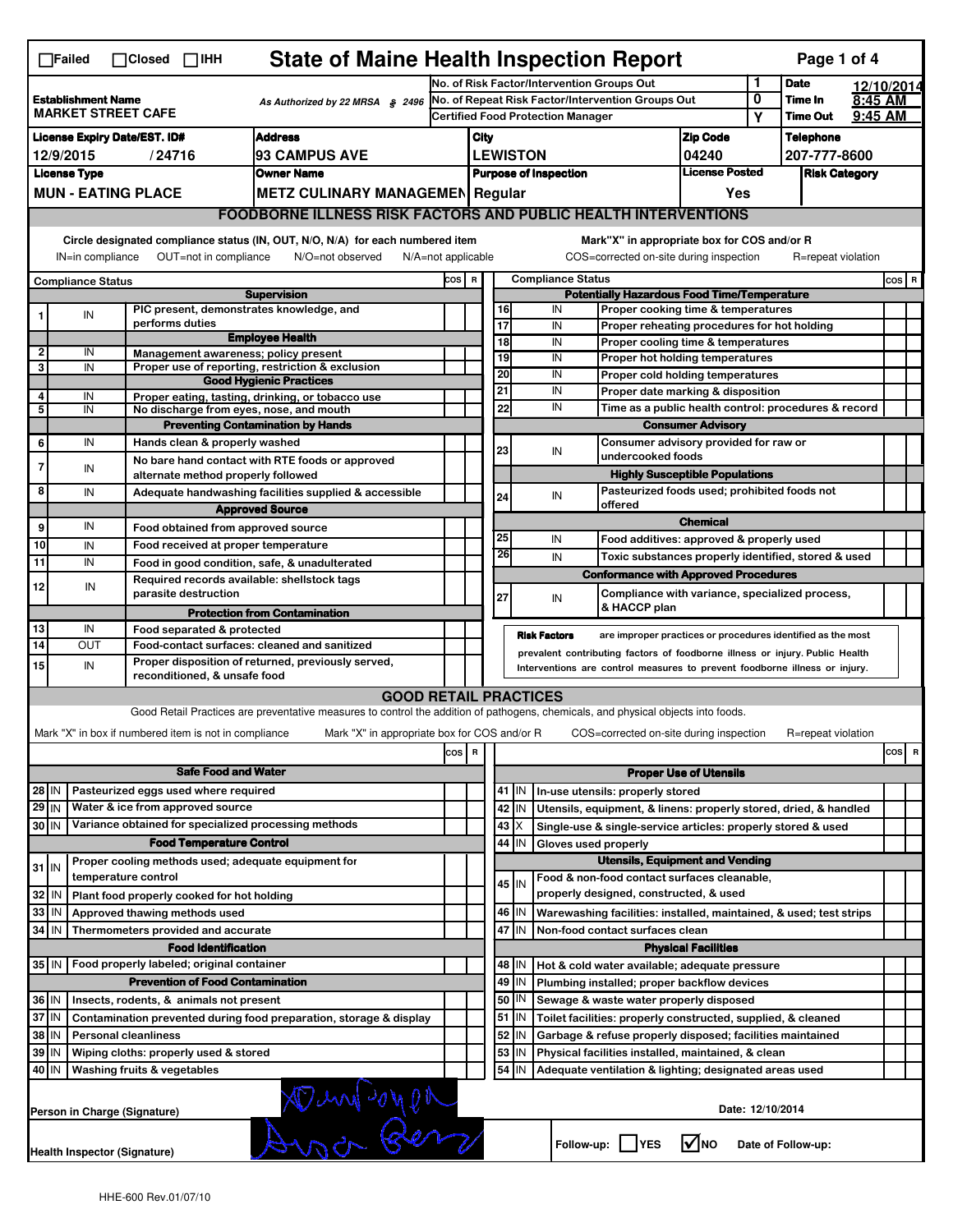|                                                                                        |                    |  | <b>State of Maine Health Inspection Report</b> | Page 2 of 4     |                   |                                  |
|----------------------------------------------------------------------------------------|--------------------|--|------------------------------------------------|-----------------|-------------------|----------------------------------|
| <b>Establishment Name</b><br><b>MARKET STREET CAFE</b>                                 |                    |  | As Authorized by 22 MRSA                       | Date 12/10/2014 |                   |                                  |
| <b>Address</b><br>License Expiry Date/EST. ID#<br>93 CAMPUS AVE<br>12/9/2015<br>/24716 |                    |  | City / State<br><b>LEWISTON</b>                | /ME             | Zip Code<br>04240 | <b>Telephone</b><br>207-777-8600 |
|                                                                                        |                    |  | <b>Temperature Observations</b>                |                 |                   |                                  |
| Location                                                                               | <b>Temperature</b> |  |                                                | <b>Notes</b>    |                   |                                  |
| wash cycle                                                                             | 151                |  |                                                |                 |                   |                                  |
| cream cheese                                                                           | 41                 |  |                                                |                 |                   |                                  |
| hot water                                                                              | 110 plus           |  |                                                |                 |                   |                                  |
| sand bar                                                                               | 38                 |  |                                                |                 |                   |                                  |
| sand bar                                                                               | 39                 |  |                                                |                 |                   |                                  |
| large cooler                                                                           | 35                 |  |                                                |                 |                   |                                  |
| rinse cycle                                                                            | 185                |  |                                                |                 |                   |                                  |



**Date: 12/10/2014**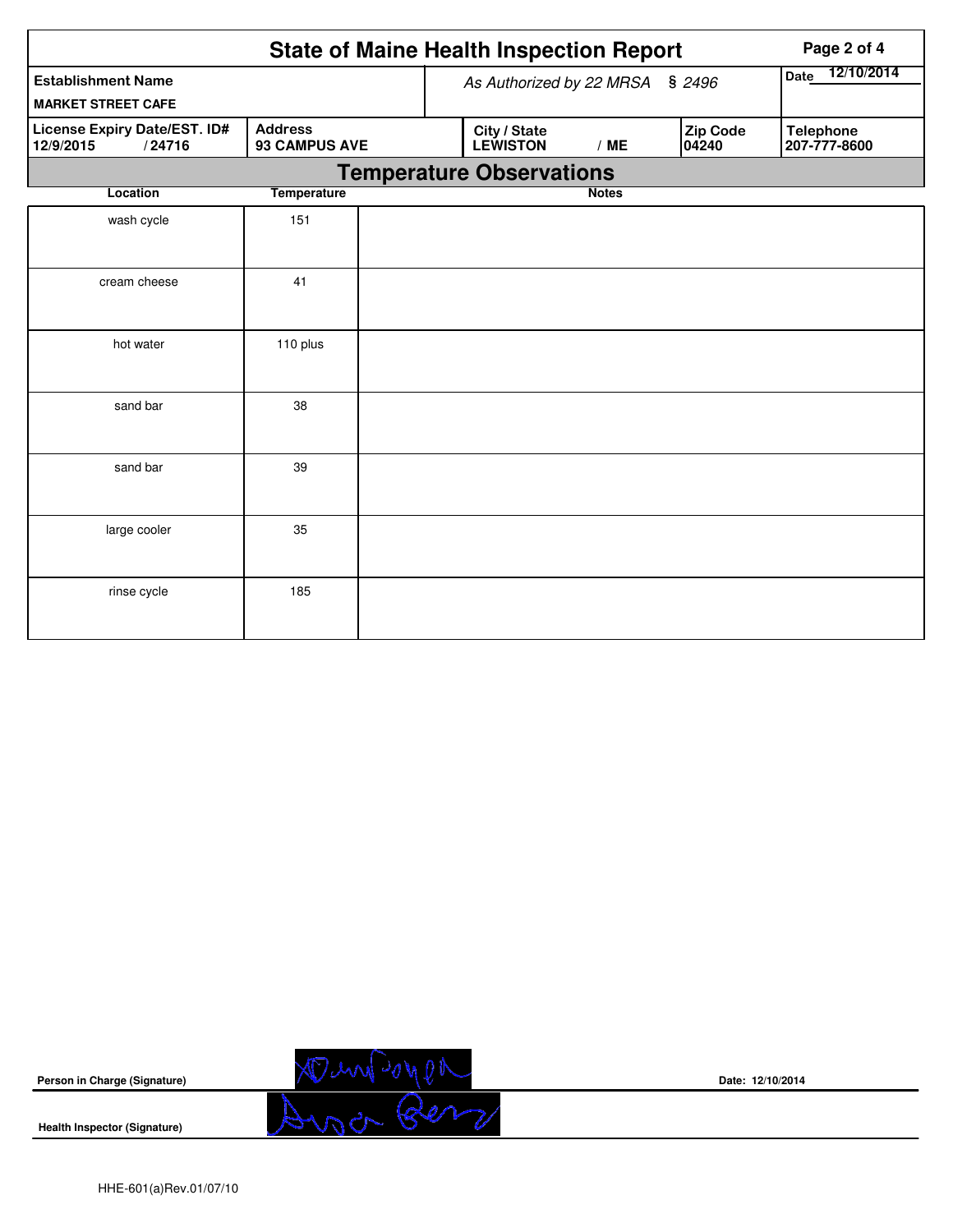|                                                                                                                                                    | Page 3 of 4                            |                                 |    |                          |                    |  |  |  |  |
|----------------------------------------------------------------------------------------------------------------------------------------------------|----------------------------------------|---------------------------------|----|--------------------------|--------------------|--|--|--|--|
| <b>Establishment Name</b><br><b>MARKET STREET CAFE</b>                                                                                             |                                        |                                 |    |                          | 12/10/2014<br>Date |  |  |  |  |
| License Expiry Date/EST. ID#<br>12/9/2015<br>/24716                                                                                                | <b>Address</b><br><b>93 CAMPUS AVE</b> | City / State<br><b>LEWISTON</b> | MЕ | <b>Zip Code</b><br>04240 |                    |  |  |  |  |
| <b>Observations and Corrective Actions</b>                                                                                                         |                                        |                                 |    |                          |                    |  |  |  |  |
| Violations cited in this report must be corrected within the time frames below, or as stated in sections<br>8-405.11 and 8-406.11 of the Food Code |                                        |                                 |    |                          |                    |  |  |  |  |
| 14: 4-601.11.(A): C: Equipment food-contact surfaces and utensils are not clean to sight and touch.                                                |                                        |                                 |    |                          |                    |  |  |  |  |

INSPECTOR NOTES: cooking spoons-corrected on site

43: 4-904.11.(A).(C): N: Single service/use items are improperly handled/stored/displayed/dispensed.

INSPECTOR NOTES: sipper straws--corrected on sitre



**Date: 12/10/2014**